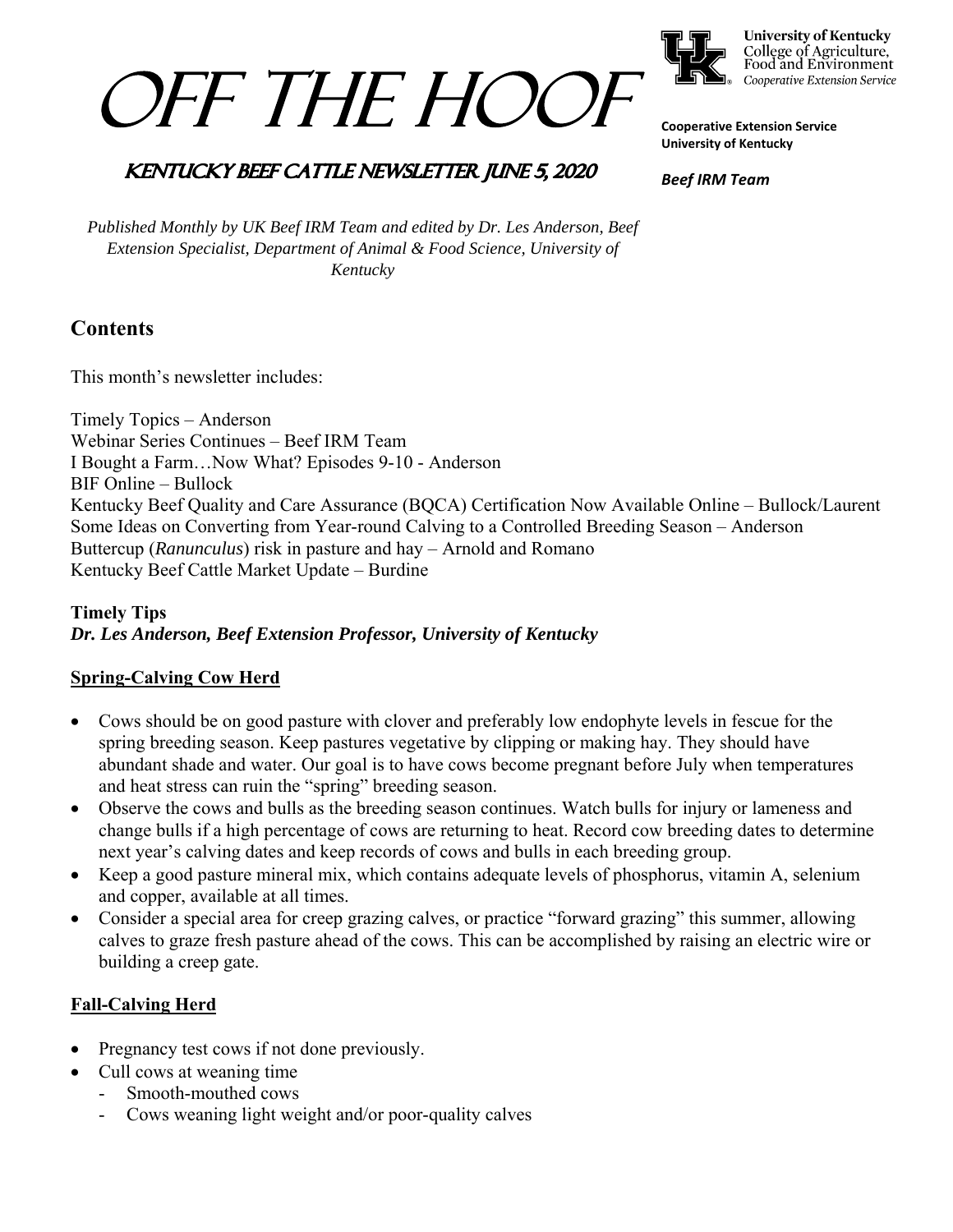- Open cows
- "Problem cows" with bad feet, teats, udders, etc.
- Select replacement heifers on the basis of:
	- age heifers born early in a calving season are more likely to become productive cows
	- temperament
	- conformation
	- weaning weight
	- dam and sire records
	- Select more than needed to allow for culling after a short breeding season

#### **General**

- Finish harvesting excess pasture as hay soon! It should be cut before it becomes too mature. Be sure and replenish your reserves. Try to put up more than you think you will need in case of a late summer drought.
- Pasture should supply adequate energy, protein and vitamins at this time. However, be prepared for drought situations. Don't overgraze pastures so that recovery time will be faster. Overgrazed pastures will recover very slowly during July/August.
- Keep pastures small for rotational grazing so that nutritive quality can be maintained. They should be small enough so cattle do not graze longer than a week. As the season progresses, you need several paddocks to give each properly stocked pasture about 4 weeks' rest.
- Maintain a clean water supply and check it routinely. Water is extremely important in hot weather.
- Control flies. Consider changing insecticides and/or methods of control this year, because insecticide resistant flies may have developed if you have used the same chemical year after year. Consider pour-on and sprays that allow you to put cattle in the corral or through the chute with little stress on them. It will make subsequent trips through the "chute" less stressful.
- Prevent/Control pinkeye
	- consider vaccinating
	- control flies
	- clip tall, mature grass
	- treat problems quickly
- Clip grazed-over pastures for weed control and so that seed heads do not irritate eyes. Pastures should be kept in a vegetative state for best quality.

# **Webinar Series Continues**

#### *Beef IRM Team, University of Kentucky*

The University of Kentucky Beef IRM Group has been conducting a weekly Zoom webinar at 8 pm Eastern every Tuesday evening. Viewing is available on Zoom or on the UK Beef IRM Facebook page. Many county offices also share the live broadcasts. These webinars have ranged in topics and have been extensively watched. Our beef research faculty will be highlighted over the next several weeks. Each researcher will provide a brief overview of their research and its relevance to our industry. Extension Specialists will pair with each research to demonstrate how the research is incorporated into management practices. Please contact your local County Extension ANR Agent for viewing information.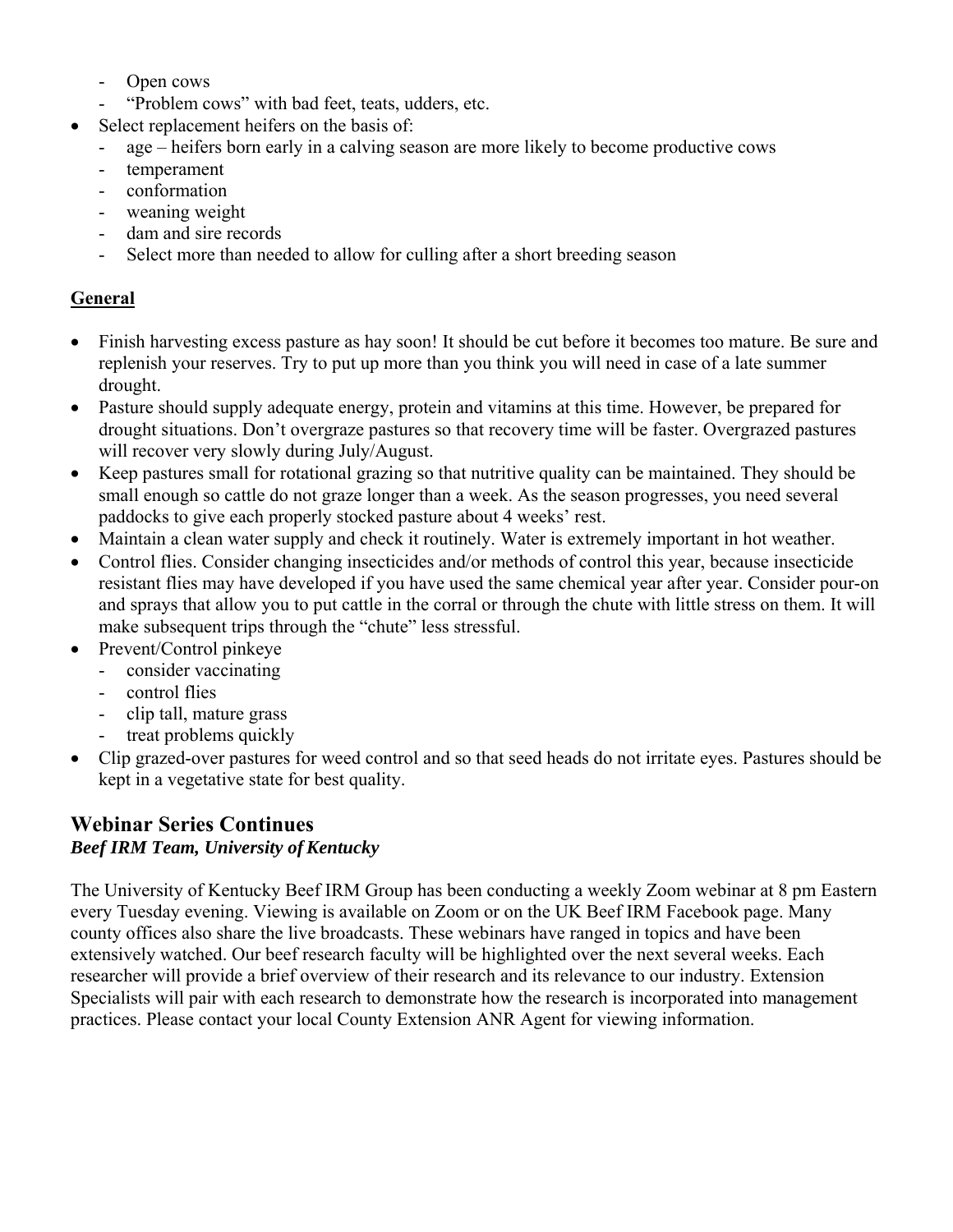#### **I Bought a Farm…..Now What?** *Les Anderson, Extension Professor, University of Kentucky*

 Episode 12: Heifers Turned Out to portion of Paddock 1 – Lehmkuhler and Anderson Episode 13: Fencing Complete and Heifers turned out to full Paddock 1 - Anderson

Both of these episodes are filmed outside and document the beginning of the rotational grazing program. Setting up the solar charger is discussed in more detail, water access points are demonstrated, and daily observations of the heifers are shown.

To watch this docuseries, follow this link to the Department of Animal & Food Science YouTube page, subscribe, and click the notification bell. https://www.youtube.com/channel/UCu4t18Zo2E\_4\_DBBELPjPMg

#### **Beef Improvement Federation 2020 is Online!**

*Dr. Darrh Bullock, Beef Extension Professor, University of Kentucky* 



The 52nd Annual Beef Improvement Federation Symposium — Online will be hosted the week of June 8 starting at noon CDT each day. The conference will be hosted on the Zoom webinar platform.

This year registration is **FREE** for all participants. The symposium is made possible through the generous support of many organizations including 2020 Patron Level sponsors Neogen, C-Lock Inc. and Zoetis. Please visit *http://www.beefimprovement.org/symposium/sponsors* to learn more about the businesses and organizations that have partnered with BIF to host this premier beef genetics producer education program.

Follow along during this year's symposium on social media channels and by using the hashtag #BIF2020.

For a schedule and to register, visit *beefimprovement.org/symposium.* 

The Beef Improvement Federation (BIF) is an organization dedicated to coordinating all segments of the beef industry — from researchers and producers to retailers — in an effort to improve the efficiency, profitability and sustainability of beef production. The organization was initiated almost 70 years ago to encourage the use of objective measurements to evaluate beef cattle. Continuing the tradition, BIF is now the clearinghouse for developing standardized programs and methodologies for recording of performance data for all traits, from birth weights to carcass traits. Its three-leaf-clover logo symbolizes the link between industry, extension and research.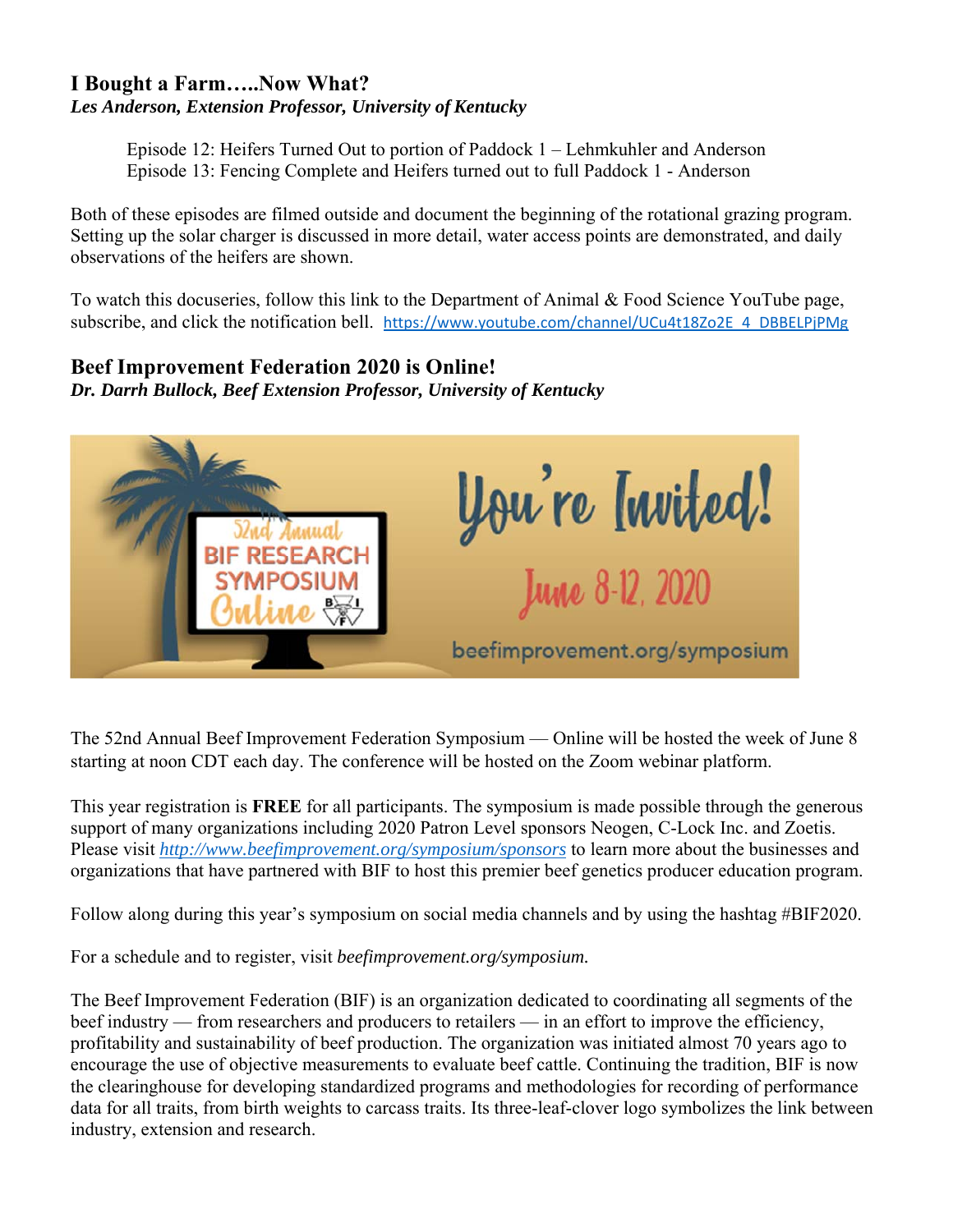#### **Kentucky Beef Quality and Care Assurance (BQCA) Certification Now Available Online -** *Dr. Darrh Bullock, Kevin Laurent, and Becky Thompson, University of Kentucky and Kentucky Beef Network*

Starting June 1, 2020, the Kentucky Beef Quality and Care Assurance (BQCA) Certification is now available online. Producers can access the online BQCA program by visiting kybeefnetwork.com or http://afs.ca.uky.edu/beef/irm and clicking on "Beef Quality & Care Assurance". The Beef Quality & Care Assurance certification costs \$5 and can be paid online prior to the accessing the course.

This online process is similar to how in-person BQCA trainings are conducted. Producers must complete Module A - BQCA Overview, and two of the other modules: B – Genetics and Handling, C – Proper Equipment and Additional Cattle Handling, and/or D – Veterinary Diagnostics Lab. Each module contains a video that must be watched before completing the corresponding test. Producers have multiple attempts to achieve a passing score of at least 85%, for each test.

Upon successful completion of the course, your training will be processed by the Kentucky Beef Network and your BQCA training card will be mailed to your county Extension office at the end of each month. If you should need your BQCA number sooner, you can call KBN at 859-278-0899 or email at kbn@kycattle.org.

If a farmer cannot access the online course or wishes to wait until in-person trainings are available, and they had a valid BQCA number on March 1, 2020, their existing BQCA certification will remain active until live trainings are available again. These steps have been approved by the Governor's Office for Ag Policy staff for compliance in the CAIP program.

•••

The Kentucky Beef Network and University of Kentucky merged their Cattle Handling and Care Program with the National BQA program to create a new program, aptly named the Beef Quality and Care Assurance (BQCA) program. This program was implemented to raise awareness of practices that insure the proper handling and welfare of cattle while keeping farmers safe and continuing to supply healthy beef to consumers. In turn, this program enables beef and dairy producers to enhance their product, maximize marketability and strengthen consumer confidence.

The Kentucky BQCA program takes national BQA practices one step further to provide a holistic program for Kentucky producers, by adding a cattle handling and care component to the training model. Educational modules provide the best management practices for handling cattle and providing for their well-being, in addition to training on the core principles of BQA.

#### **Some Ideas on Converting from Year-round Calving to a Controlled Breeding Season** *Dr. Les Anderson, Extension Beef Specialist, University of Kentucky*

Maintaining a controlled breeding and calving season can be one of the most important management tools for cow-calf producers. A uniform, heavier, and more valuable calf crop is one key reason for keeping the breeding season short. Plus, more efficient cow supplementation and cow herd health programs are products of a short breeding season. However, converting from a year-long breeding season to a shortened 2 to 3 month breeding season should not be done haphazardly.

A system for converting from year-round to a 75-day controlled calving season over a period of two years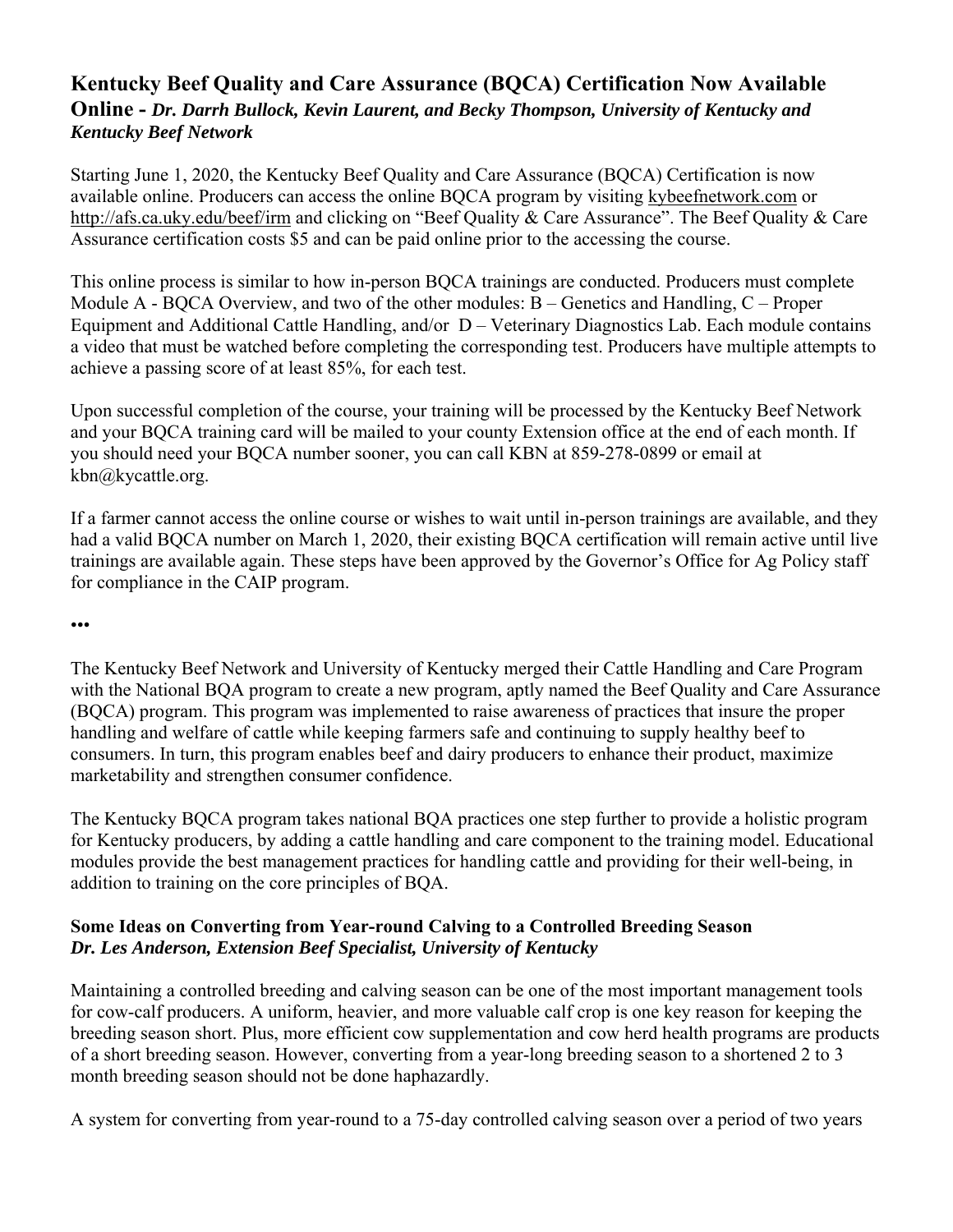would present less loss and fewer problems than to try to convert in one year. The following steps are suggested for getting on a controlled breeding system:

- 1. Determine the ideal time of year and the length of your new calving season. For example, my cows will calve from February  $15<sup>th</sup>$  to April 30<sup>th</sup> (74 days).
- 2. Determine the reproductive status of each cow in your herd. First, go to your record book to determine the last date each cow calved. If you don't keep records, try to match the cows and calves up and estimate their age. For example, let's assume we have 30 cows. Calving dates from fall 2014 to spring 2015 are as follows: Last Aug  $2014 = 0$  cows calved, Sept = 2 calved, Oct = 2 calved, Nov  $= 1$  calved, Dec  $= 0$  calved, Jan  $= 0$  calved, Feb  $= 3$  calved, Mar  $= 9$  calved, Apr  $= 5$  calved, May  $= 5$ calved, June  $= 2$  calved, July  $= 1$  just calved. Keep in mind that the 5 cows that calved in the fall are likely pregnant.
- 3. Based upon the reproductive status of your herd, determine if you would like one controlled calving season or two. In our example, 5 cows calving in the fall are likely not worth the hassle so they will be held over and should NOT be exposed to a bull until next spring. If, however, half of your herd calved July-December, it is a better economic decision to make these your fall-calving cows and the ones that calve from January-June your spring-calving cows.
- 4. Build a good strong bull pen or well-fenced bull pasture. An electric fence in addition to the regular fence may be needed.
- 5. Remove your bull(s) from the herd. Select the removal date to coincide with about a 120 day season for your spring-calving cows. In our example, we would remove the bull(s) near the end of August. He would stay in the bull pen until May  $7<sup>th</sup>$  of next year.
- 6. Sixty days after removing the bulls from the herd (or at a convenient time near this date), pregnancy check all cows and cull all non-pregnant dry, breeding-age females that have been running with the bull and all non-pregnant cows with calves 5 months of age or older. Your fall-calving cows have likely either calved or are very close to calving.
- 7. You may want to consider starting the breeding season of your replacement heifers 20 to 30 days ahead of the final breeding date for your herd. Most extended calving seasons are the result of failure of young cows to rebreed in a timely fashion. The additional 20-30 days enhances the opportunity for these young cows to rebreed next season. So, your replacement heifer breeding season would start around April 10<sup>th</sup> and these females would begin calving around January 20<sup>th</sup>. I realize that this is a bit early for calving and you might experience 1-2% higher calf death loss. Financially, 1-2% death loss is easier to swallow than a 25% decrease in pregnancy rate the following year.
- 8. The second year, follow the same system as outlined about except remove the bull on the week of July  $20<sup>th</sup>$ . If you have fall and spring calvers, then put the bull in for the fall cows around November  $20<sup>th</sup>$  and remove him around January  $20<sup>th</sup>$ .

#### **Buttercup (***Ranunculus***) risk in pasture and hay**  *Dr. Michelle Arnold and Dr. Megan Romano, DABVT, UK Veterinary Diagnostic Laboratory*

Worldwide, there are approximately 600 species of *Ranunculus*, commonly known as buttercup or crowfoot. According to the current USDA PLANTS database, nearly 30 different *Ranunculus* species are found in Kentucky. Fresh buttercup leaves, flowers, and stems have a sharp, pungent taste and are usually avoided by grazing livestock; they can also impart this bitter taste to the milk of dairy animals. Some buttercups also cause irritation on contact, the degree of irritation varies between buttercup species. Buttercups contain ranunculin, a glycoside which is converted by plant enzymes to the irritant oil "protoanemonin" when the plant is chewed or crushed (Figure 1). Protoanemonin can blister the skin and mouth, causing excessive salivation (drooling). Irritation further down the digestive tract may result in ulcers, abdominal pain and diarrhea. Protoanemonin is volatilized with drying so hay contaminated with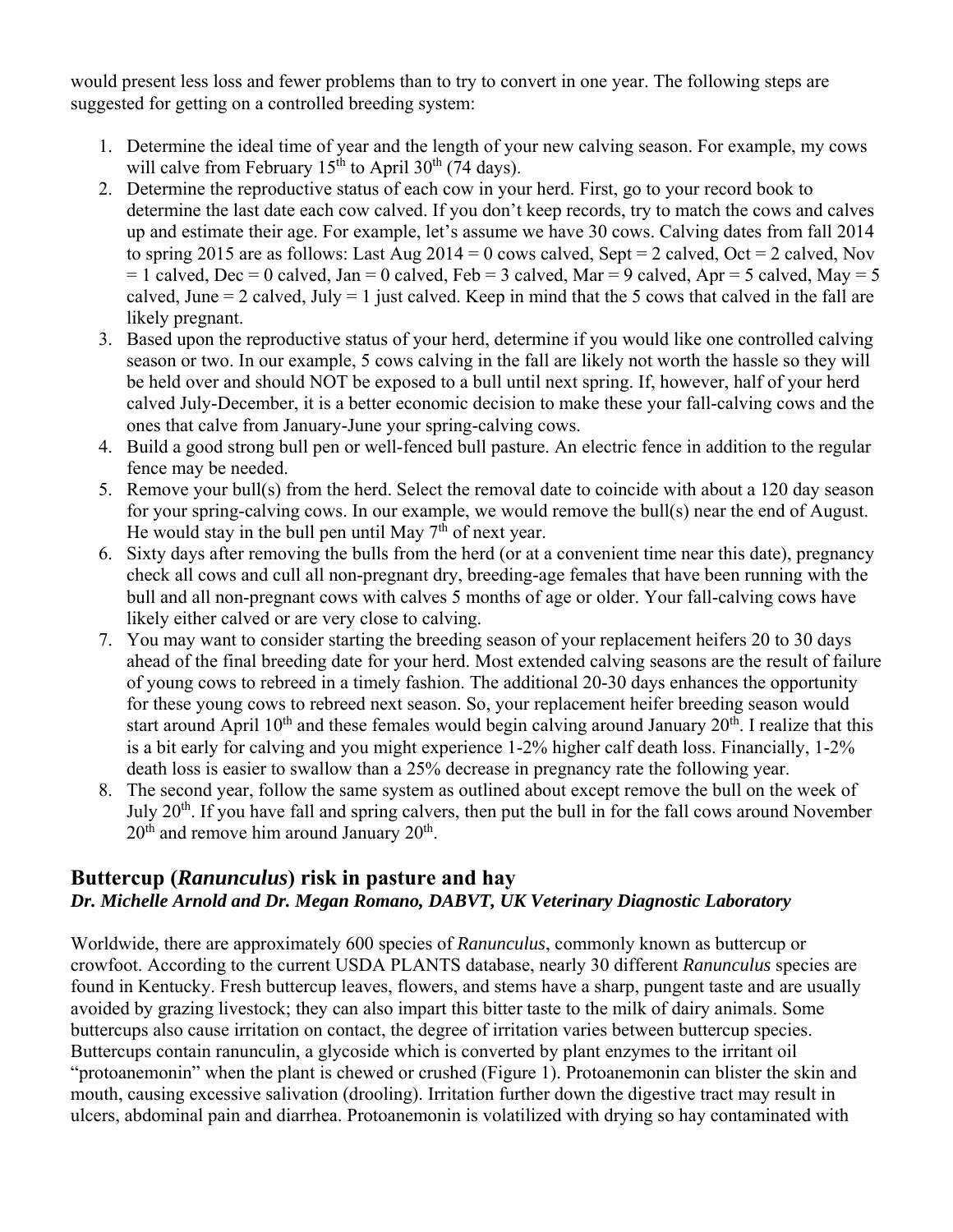buttercups is of less risk, as the plants have been shown to become less toxic when dried. Results of one study suggest that ensiling might decrease toxicity of buttercups, although limited information was included.

Buttercup ingestion can cause problems in multiple species, with horses probably the most sensitive species to the gastrointestinal effects. Sheep appear to be more likely to eat buttercups, particularly the immature plants. Clinical signs of drooling, diarrhea and abdominal pain can be severe if large quantities are ingested, but the foul taste usually deters further grazing, at least in horses and cattle. However, problems will occur when other forage is unavailable and animals are forced to consume buttercups. Affected animals may go off feed completely if too painful to chew and swallow because of the blistering, increasing the risk of death due to starvation. Although one report suggested a possible link between buttercup consumption and abortion in cattle and horses, this link has never been proven. Attempts to reproduce abortions by feeding large quantities of buttercups have not been successful in either horses or cattle, and the suggested association remains unconfirmed and unlikely.

A review of UKVDL records over the last 13 years found no cases of livestock deaths attributable to buttercup ingestion. It is possible that cases of colic, diarrhea, or starvation may have involved buttercup consumption but were never directly attributed to the plant. Because animals avoid grazing buttercups when possible, poisoning is most likely to occur in starving animals. It proliferates in overgrazed pastures, outcompeting desirable pasture grasses and clovers. Overgrazing is prevented by maintaining appropriate stocking rates and pasture rotation. The risk in Kentucky is minimal as long as plenty of other forage is available as unpalatable fresh plants are generally avoided when possible. Although dried plants (such as in hay) are less toxic than fresh, hay with excessive amounts of any types of weeds should be tested for nutrient content prior to feeding and supplemented to meet dietary requirements.



*Figure 1: From "Natural Toxicants in Feeds, Forages, and Poisonous Plants"- Cheeke, P.; 1998, Interstate Publishers, pg. 448* 

**Kentucky Beef Cattle Market Update** *Dr. Kenny Burdine, Livestock Marketing Specialist, University of Kentucky*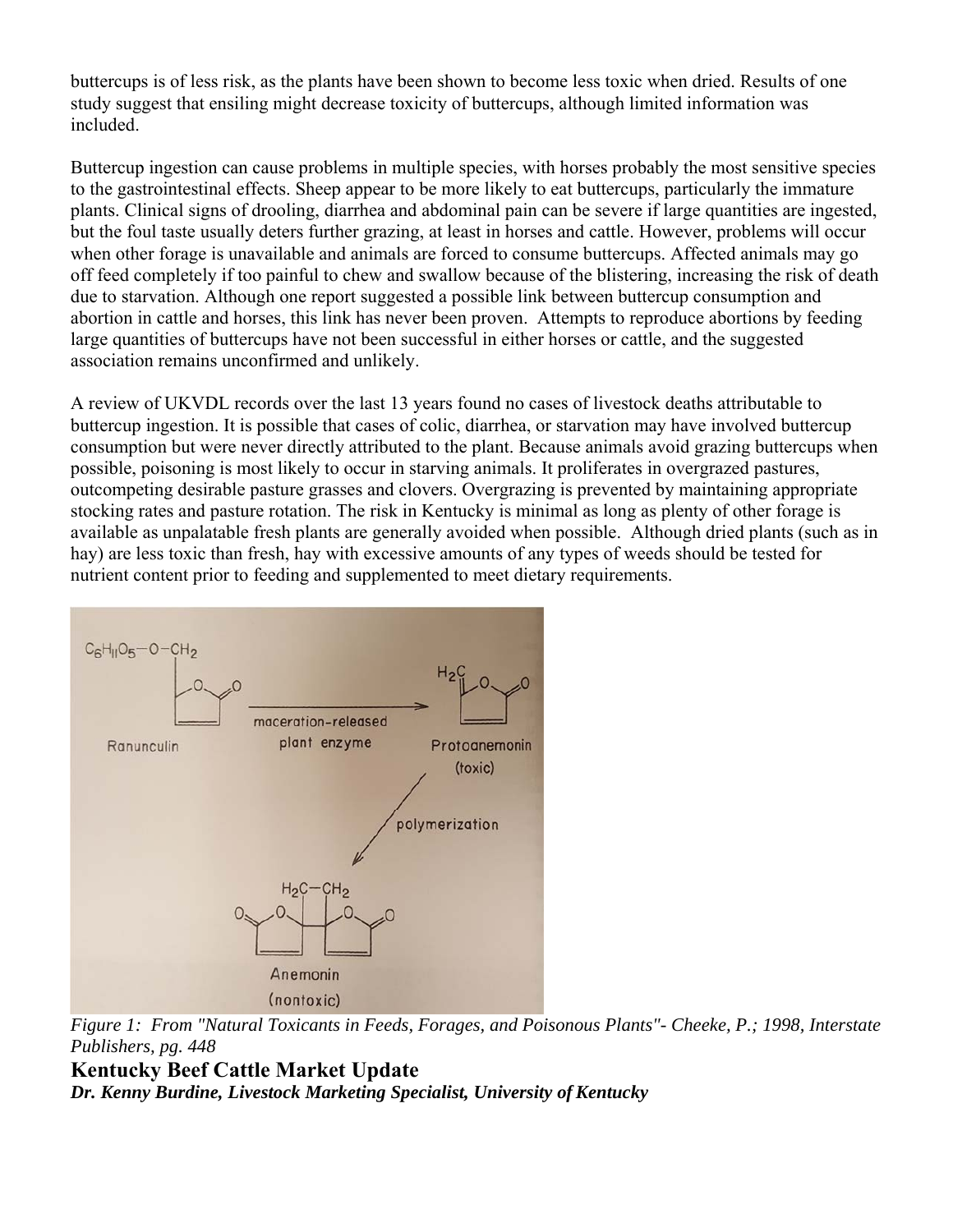Scrolling through individual auction reports was a bit of a mixed bag this week. Monday comparisons were not possible due to the holiday last week. Reports from Tuesday sales generally indicated stronger prices, but the terms "steady" or "lower" were used more often when reporters described Thursday sales. Slaughter levels, and the impact of re-opening, still seem to be driving the markets. It does appear that fed cattle prices are pulling back from their May levels, but it is important to remember that this is the seasonal tendency. As I write this on the morning of June 5<sup>th</sup>, June CME© Live cattle futures are trading in the mid-\$90's. But, I just can't see that much drop in fed cattle prices between now and the end of the month.

Feeder cattle futures held well this week with August trading in the mid-\$130's and fall contracts trading in the upper-\$130's. It's probably too early to be thinking about fall calf prices, but I just can't help but take a speculative glance at those thinly traded spring 2021 contracts. Starting with them trading in the mid- \$130's, then backing out a KY basis and a ballpark winter backgrounding cost, would project a 550 lb steer in the upper \$120's to low \$130's this fall on a state average basis. This would also probably put groups and value-added calves in the upper \$130's to low-\$140's, which would be just below the levels that we saw in 2019.

On a state average basis, 550 lb M  $/L$  #1-2 steer calf prices decreased by about \$1 per cwt this week, averaging around \$147 per cwt. Groups, and higher quality calves in the same weight range, remained in the \$150's. The average price for an 850 lb M/L #1-2 steer increased by \$1-2 per cwt this week and actually posted its highest weekly average since early March. The last three weeks have been very encouraging for heavy feeders. They aren't where we would like them to be, but they are up around \$15 per cwt from their March / April lows. Weekly prices for calves and feeders can be seen in figure 1.



**Figure 1: Feeder Steer Prices since the First Week of January Kentucky Average (\$ per cwt)** 

Source: USDA-AMS, Livestock Marketing Information Center, and Author Calculations

Average dressing 80-85% boning cow prices dropped by a little less than \$1 per cwt from last week (see figure 2). This put their state average price just under \$60 per cwt, after being above \$60 the last two weeks. We are at about the time that cull cow prices usually make their seasonal highs, but I don't know that seasonal trends will provide much direction this year. Ground beef demand still seems very strong and is supporting cull cow markets. I've also heard anecdotal reports of processors grinding more muscle than